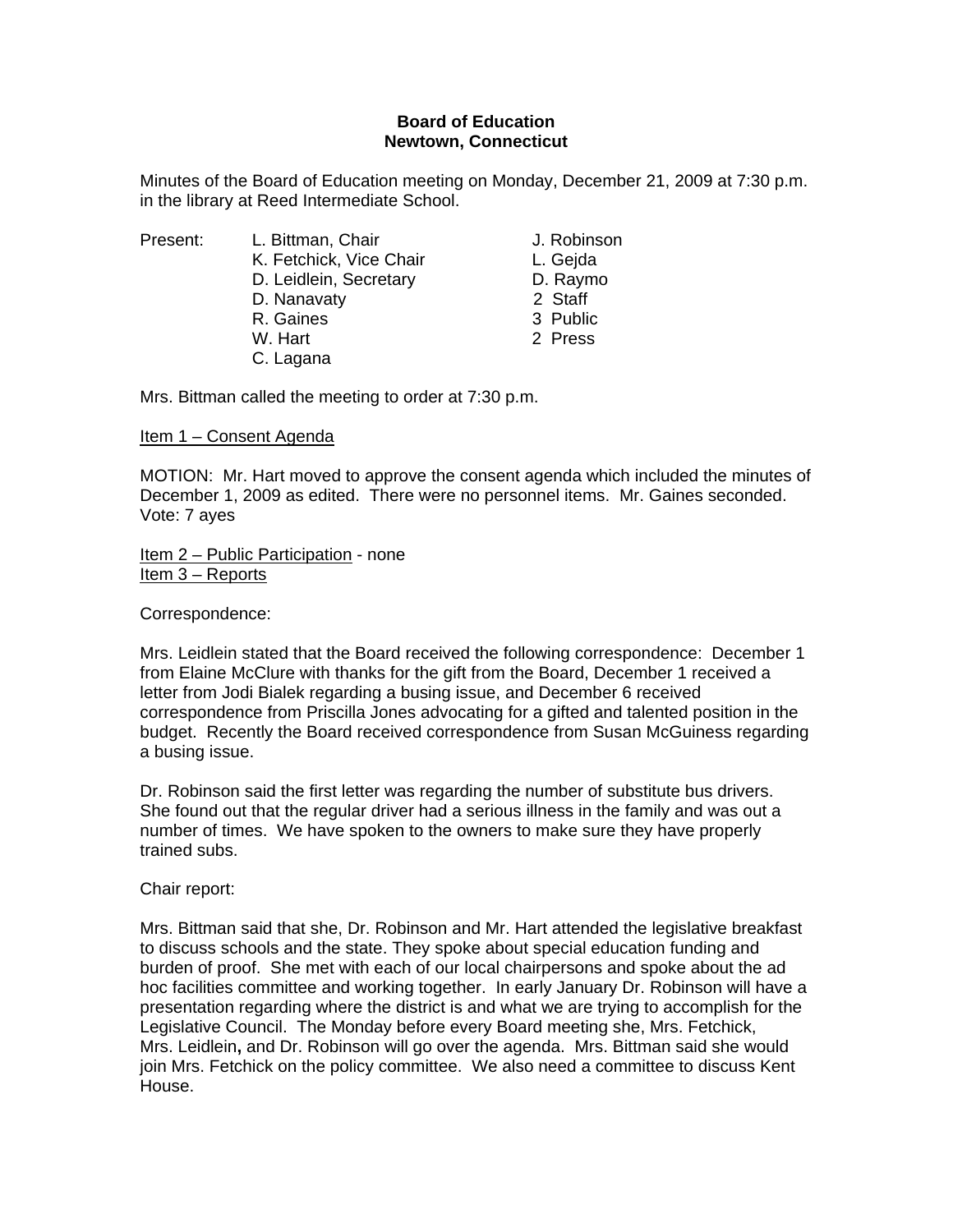Superintendent's Report:

Dr. Robinson said central office has had our second series of flooded offices. The heat was turned off to repair the leaks so the working conditions were quite cold today. It is too cold to caulk the windows so there is some discussion about putting plastic up in the meantime.

We have been working on developing a policy for using NTV and televising various meetings. We had a recent meeting with Pat Llodra and Gary Davis to discuss a policy to govern decisions on the use of televising selected board and commission meetings and roles and responsibilities.

A question was raised from the last meeting about shortening the passing time between classes to five minutes. It is currently five minutes and during lunch passing, it is four minutes.

Mr. Nanavaty said AT&T uverse had a local government channel. He asked if NTV was affiliated with Charter. Dr. Robinson said 17 was our educational channel.

Mr. Nanavaty said we should contact them to see if they can broadcast channel 17.

Financial Report and Transfers:

Mrs. Raymo said we submitted our excess cost grant and will know the end of January how much we will get. We will continue to watch special education costs and approving purchase orders on an as-needed basis.

Mrs. Fetchick asked about equipment listed under the property account.

Mrs. Raymo said we are creating a property account to meet federal guidelines regarding the definition of equipment. We will create an account under Mr. Faiella's budget for equipment system-wide.

MOTION: Mr. Gaines moved to approve the financial report and transfers dated November 30, 2009. Mrs. Leidlein seconded. Vote: 7 ayes

Student Survey Results:

Dr. Gejda spoke about the youth survey regarding substance abuse which has been given in Newtown since the mid -90s. It's been administered every two years. Over the last several years it was administered in-district. This past year we worked with a consultant to put the survey online. The report is authored by Dr. Archie Swindell. It is given to students in grades seven through twelve with 150 students per grade level. Questions are divided into five domains. Domain one is alcohol, tobacco and other drugs, domain two is family, domain three is individual, domain four is school, and domain five is community.

Dr. Gejda thanked Judy Blanchard for the work she's done with this survey. Mrs. Blanchard said they decided to do the survey online for a shorter turnaround time.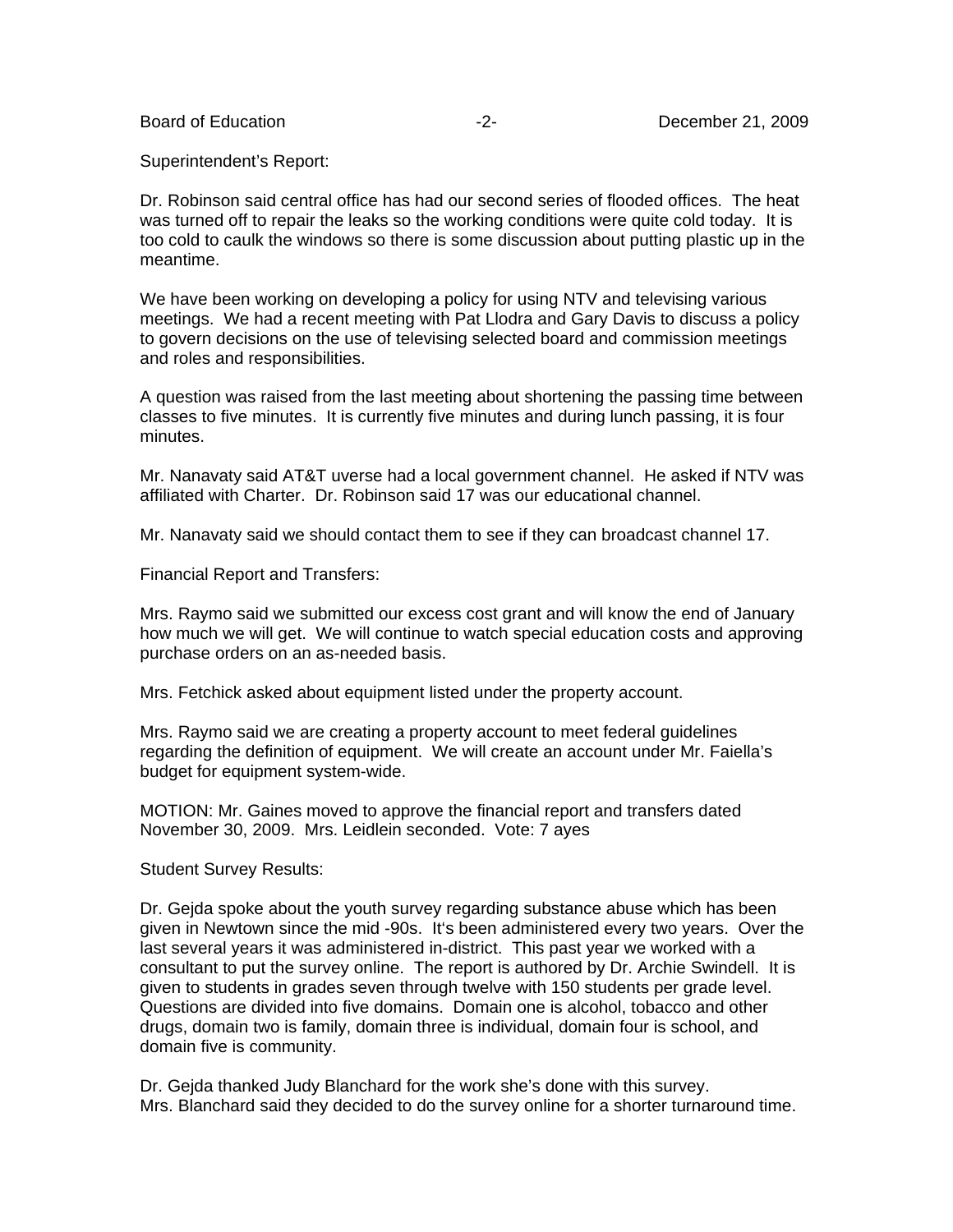Mrs. Bittman said that Trumbull brought in people from the community regarding underage substance abuse and asked if we were going to have this in Newtown.

Dr. Robinson said we need to educate parents in terms of internet safety. She has been working with Mark Pompano on some issues and the PTAs are working toward a pilot program like Trumbull's. We are trying to assemble a like group to do something similar in the spring. It has to fit with our health curriculum.

Mrs. Fetchick said she was hoping that we would also involve the parents at these meetings.

Mrs. Blanchard said we received a community conversations grant and have scheduled a meeting on underage drinking. We had 180 people sign up so far with 50 students.

Mr. Gaines expressed concern about the availability of alcohol for students in grades seven and eight. Does this mean the children are more aware of this or is there really an increased problem using drugs?

Mr. Lagana said he was concerned if the parents know the children are drinking. Adults need the programs as much as the children.

Mr. Nanavaty was also concerned about the students perceptions of their neighborhood. They are more perceptive of what is going on. We have to be aware that this is only 150 students per grade.

Mr. Hart asked how the sample was selected.

Mrs. Blanchard said in the high school you have representation from AP, college prep and basic program students. In the middle school we survey an entire cluster. Historically, New England tends to be higher compared to the National results.

Mrs. Bittman asked if we ever surveyed the parents on drinking, to which Mrs. Blanchard said we have not.

Mr. Lagana asked about steroid use.

Mrs. Blanchard said our coaches address that. There are also many over the counter drugs students can buy.

#### Item 4 – Old Business

Update of CIP Process:

Mr. Hart said that in 2001 we had a survey of air quality in schools. A committee formed in 2003 to look at all schools regarding their HVAC system. Head O'Meadow was completed and Hawley was next to being done. The Hawley issues are in three catagories with one being inadequate ventilation except for opening windows. The second more serious issue is old heating equipment. A boiler has an erosion issue. If we lose a boiler it affects the water supply and we would have to close the school until it was repaired. The third item was to provide air conditioning in the whole school. He met with Mr. Faiella and Brian Wetzel from CES to see if we could reconfigure this project. It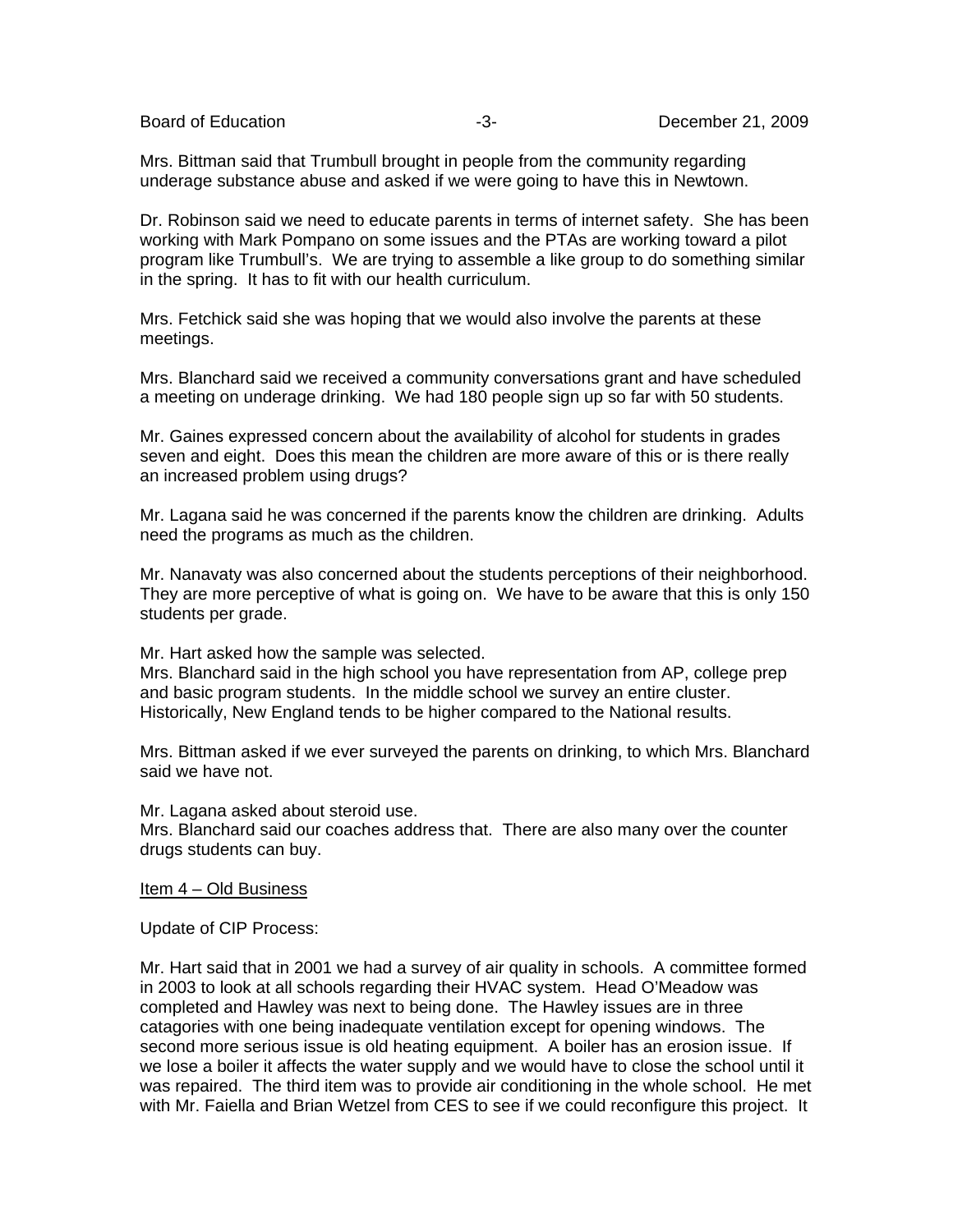could be broken up into four sections. The first is engineering and cost analysis and the second is to replace the boilers and heating supply. The third phase is air conditioning installation. Mr. Wetzel came up with a ductless split system so we could only air condition parts of the building. One alternative is to do nothing which is not acceptable. The second is to just replace boilers. We could also only implement phase one and two but it would not be a good choice to leave out the air conditioning in phase two.

Mrs. Fetchick thought Mr. Wetzel was going to do some cost analysis on other options. Mr. Wetzel said phase three has the option of air conditioning throughout the building.

Mr. Hart said we are only discussing that piece. We are trying to focus on the critical factors with the option to do the air conditioning later.

Mr. Nanavaty said his concern with Hawley on Church Hill Road is that the only way to cool the rooms is to open the windows but then you have students dealing with the street noise. \$5.8M is not too far off from the \$5.4M that was turned down by the Legislative Council. The \$8.5M as the high for capital expenditures is close to what we had in the CIP for Hawley expenditures. CES did very extensive workups for the original project. Why are we looking at another \$500,000?

Mr. Wetzel said the ventilation and air conditioning systems are new technology. We tried to determine systems that could be phased in over a number of years.

Mr. Nanavaty asked it was really necessary for us to lose a year the way it is broken out. He questioned the \$300,000 to \$400,000.

Mr. Wetzel said the engineering and design work would start in 2010. We had a full design which went out to bid. Our original design cannot be spread over three years.

Mrs. Fetchick said we are supposed to meet January 6 but the committee hasn't seen this yet. She asked if we were going to have any more information on options for the middle school roof as the state guidelines have changed.

Mrs. Bittman said whatever is decided in the morning meeting on January 6 should be emailed to the Board members.

Mr. Nanavaty said we need two meetings to discuss this before we vote. Mr. Hart said we have to do both the ventilation and heating upgrade first. It can be phased in for two years.

Mrs. Bittman said she would call John Kortze to see if they could have two meetings so we could discuss this at our meeting on January 12.

Approve Revised 2010-2011 School Calendar:

Mr. Nanavaty pointed out two typos on calendar Option 2. Mrs. Fetchick spoke about the calendar committee that had surveyed parents, teachers and administrators. Data showed that parents want to start school later and many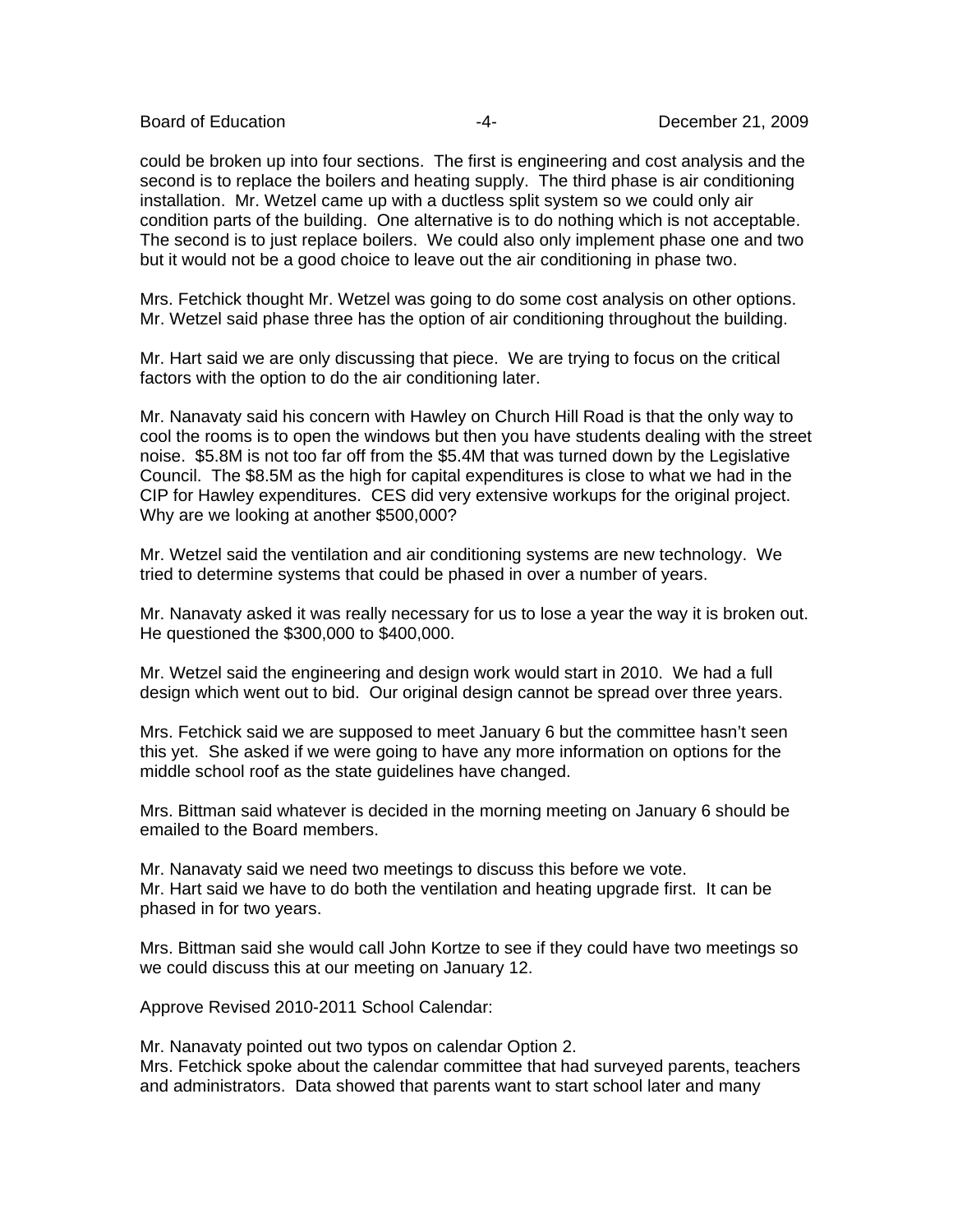preferred to start after Labor Day. The parents also wanted to end earlier. We looked at other community calendars also.

MOTION: Mrs. Leidlein moved that the Board of Education approve the Option 1 revisions to the 2010-2011 school calendar. Mr. Hart seconded. Vote: 6 ayes, 1 nay (Mr. Nanavaty)

Mr. Nanavaty said the students start two days earlier in Option 2. Even if we have four snow days they get out the middle of June like the parents prefer. Option 1 looks at potentially getting out June 20. Option 2 achieves what the parents are looking for.

Mrs. Bittman said the parents did not want to start school in August.

Newtown High School Expansion Project Update:

Dr. Robinson said she was concerned that she hadn't seen any change orders. Public Building and Site Commission has a change order process. She spoke to Bob Tait and told him that because they never came to her to sign the change orders the state would not approve them. The change orders require her signature so they are changing their process.

## Budget Update:

Dr. Robinson told the Board that Mrs. Raymo would be gone after the first week in January. The estimate for our insurance is 25%. We will put it in the budget at 15%. Other districts are coming in 2% to 7% for their total budget.

Mr. Nanavaty asked how the Board felt about asking Anthem to come in and justify the 25%. We spend in excess \$9M a year to Anthem to handle our insurance costs. We have to seriously look into this.

Mrs. Fetchick asked about the possibility of other insurers.

Mrs. Raymo said you would have to put out a RFP. It is better to put a bid together. It costs to get the data together. We also don't have time for this budget cycle. A broker can tell you what the market is and they will know who will bid.

Mrs. Bittman said we need to develop a sub committee for the insurance bid. We should ask Anthem to come in on January 12. Mr. Nanavaty said he would be on the sub committee.

Mr. Nanavaty said that six months ago Anthem said they were going to increase their insurance. We need the broker and representatives from Anthem.

Mrs. Raymo said she spoke to our broker who feels there is a math error. They don't have any history on the two new plans that are being put into place.

Mr. Nanavaty stated that they said their numbers would be lower.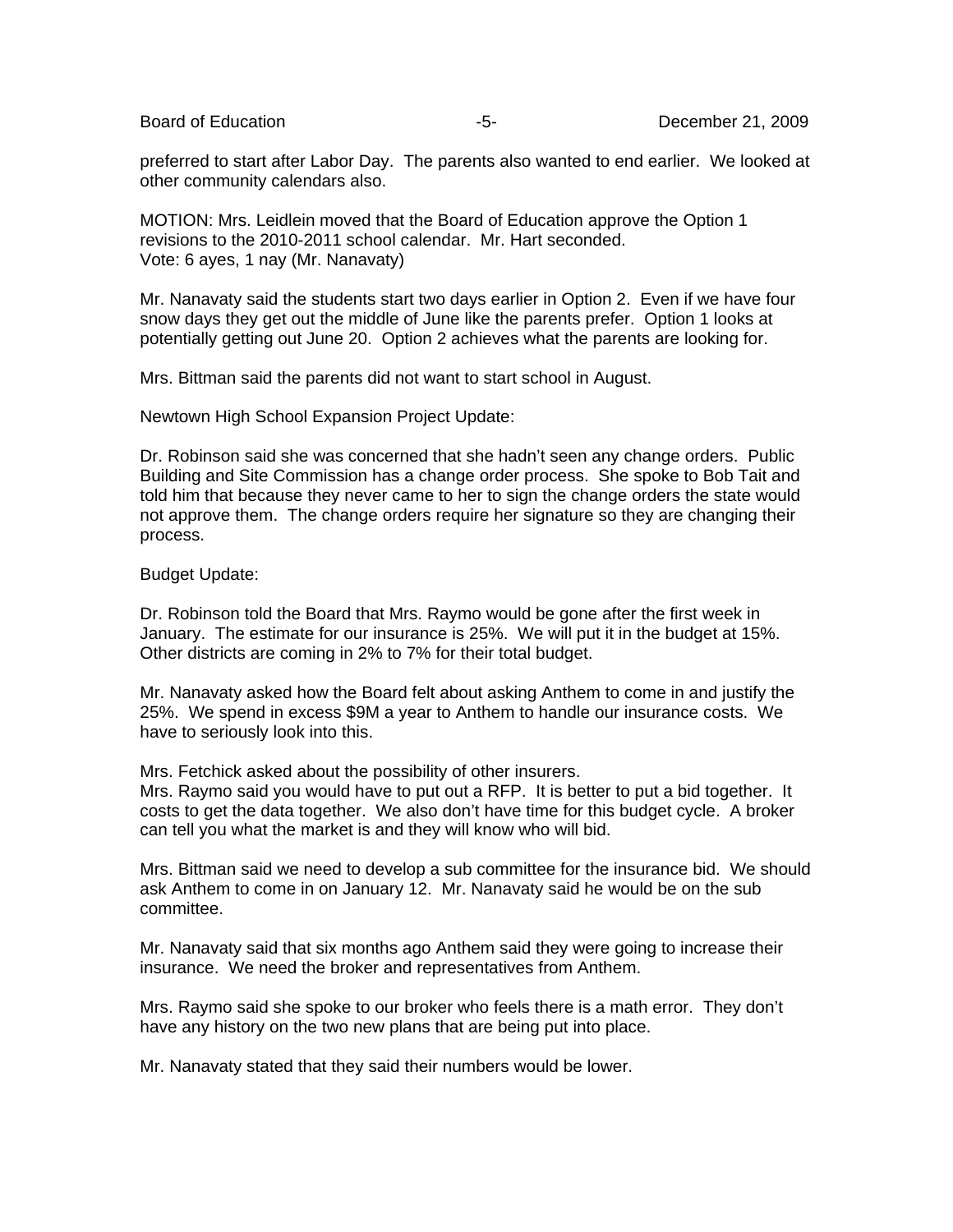Mr. Gaines said that when we are ready to use the expansion at the high school we will need additional teachers.

Dr. Robinson said the reality is what the budget can carry. The high school continues to need teachers. She is looking closely at enrollment and where the students are. We may have to take teacher positions away at the elementary level.

Mr. Nanavaty said we are looking at a sports literature course which will be an additional cost to the Board.

Mrs. Fetchick asked if we had any updated numbers on the cost to open the addition. Mrs. Raymo said Mr. Faiella has been working with the heat and electricity engineers to get an estimate.

Mrs. Fetchick asked what percentage we were expecting from state funding next year. Mrs. Raymo said excess cost may be going to be 50%. The state deficit is going to balloon. We might get 60%.

Mrs. Fetchick is concerned about paying for salaries next year and about adding new things to our budget instead of looking at what we can take out of the budget.

Dr. Robinson said she is trying to make reductions in a way that education doesn't suffer. Transportation is going up 4.5%.

Mrs. Leidlein asked if any principals came in under budget. Dr. Robinson said that they did.

### Item 5 – New Business

Superintendent's Goals:

Dr. Robinson said that several of her goals are a continuation of what we did last year. Everything is tied to the strategic plan. She has been meeting with each of the principals and presented a copy of the strategic plan for Hawley School as an example. She has been working with the administrators and have a very strong collaborative district leadership team.

Mrs. Bittman requested a copy of the strategic plan for all members.

### Item 6 – Public Participation

Audrey Greenwood, 7 Susan Lane, liked the correspondence and chair report. She spoke to AT&T regarding airing Channel 17 programs and they said they needed a digital output. Parents should see the data on drug survey. Regarding the calendar she doesn't like to lengthen the summer and there should be more discussion on education than having a calendar to please the parents.

Mrs. Bittman thanked Mrs. Raymo for her service as interim business director.